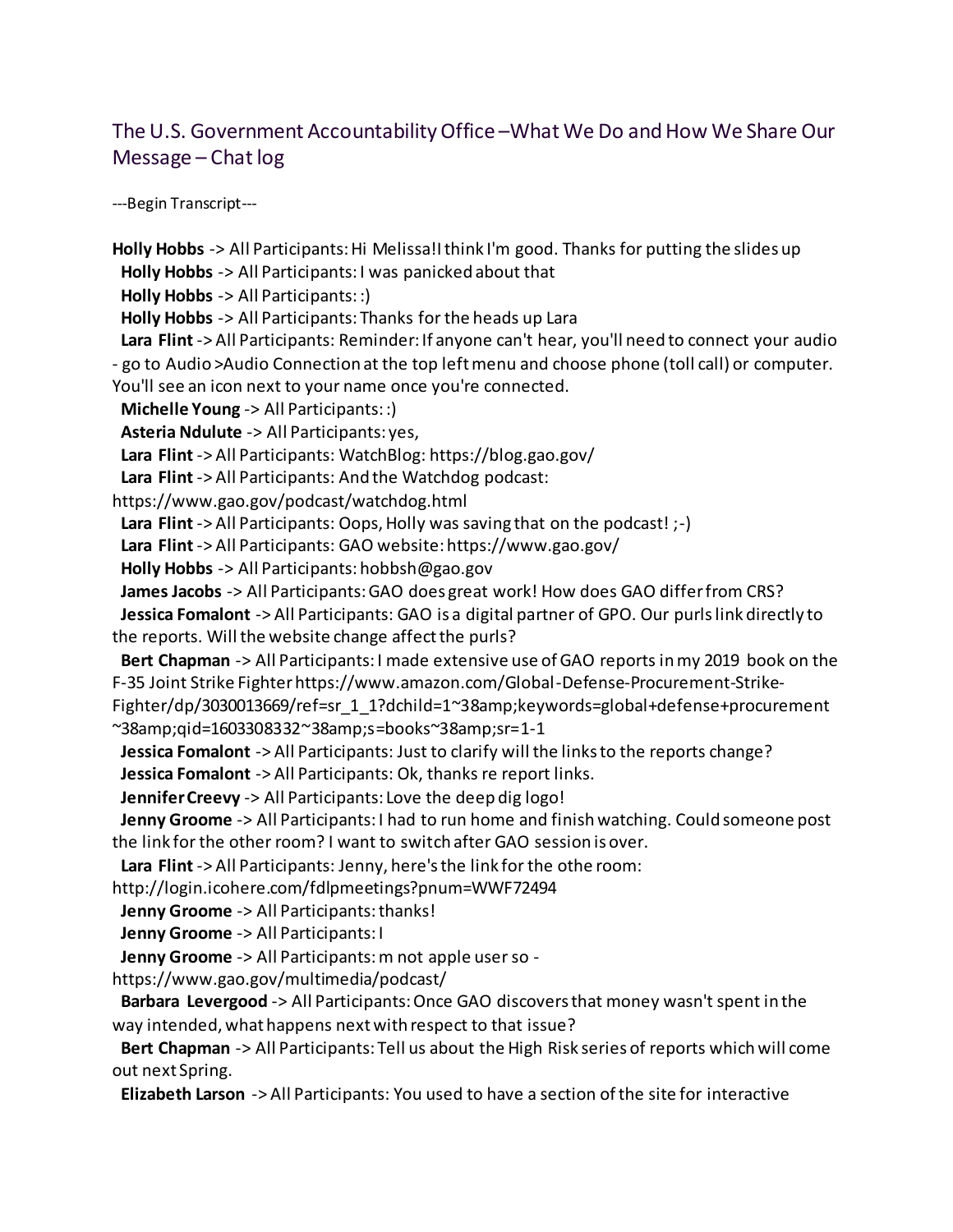graphics, but I don't see it any more. Where'd it go?

 **Mary Clark** -> All Participants: Holly, this is really good info. So glad you could share it with us. Thanks

 **Heidrun Perez** -> All Participants: Great presentation, Holly! Looking forward to listening to the podcasts. Thanks!

 **Lara Flint** -> All Participants: GAO experts: https://www.gao.gov/about/contact-us/find-anexpert/

 **Jenny Groome** -> All Participants: I was in the GAO microfiche a few weeks ago **Barbara Levergood** -> All Participants: thanks!

**Ashoo Kumar** -> All Participants: Great session Holly. thank you

**Victor Lopez** -> All Participants: Very good session! Thank you!

 **Jessica Fomalont** -> All Participants: Could you talk about new series Science ~38amp; Tech Spotlight?

**Lara Flint** -> All Participants: High Risk List: https://www.gao.gov/highrisk/overview

**Lara Flint** -> All Participants: Science ~38amp; Tech Spotlight example on deepfakes:

https://www.gao.gov/products/GAO-20-379SP

**Evelyn Alfred** -> All Participants: :)

**James Jacobs** -> All Participants: Thanks for nerding out Holly!

**Jenny Groome** -> All Participants: This is great!

**Holly Hobbs** -> All Participants: hobbsh@gao.gov

**Jenny Groome** -> All Participants: I got here late - any plans to get old reports digitized?

**Jenny Groome** -> All Participants: Great! Now to get them in CGP and govinfo

**Simon Healey** -> All Participants: Showing I'm a gov doc nerd I went and added GAO podcast

to my list ... is it just one podcast with different lengths or is the deep dive a seperate podcast?? **Jessica Fomalont** -> All Participants: You can search for reports (including old reports:

https://www.gao.gov/reports-testimonies/

 **Carolyn Frenger** -> All Participants: Thanks, Holly! So great to learn about other Federal agencies!

**Simon Healey** -> All Participants: OK cool thank you

**Elizabeth Larson** -> All Participants: You've audited LOC

**Simon Healey** -> All Participants: Yes GAO has taken a look at GPO there is a published report

**Ramona Kohrs** -> All Participants: Even the UN!

**JoAnna McCulley** -> All Participants: Thank you! Great info!

**Barbara Levergood** -> All Participants: thanks, this was really informative!

**Lawana Gladney** -> All Participants: Thank you

**Carolyn Klotzbach-Russell** -> All Participants: Thank you, this was great!

**Jenny Prenell** -> All Participants: this was VERY useful

**Carl Olson** -> All Participants: Thank you very much.

**Ramona Kohrs** -> All Participants: Thank you, Holly - GAO reports are essential!

**Char Newbold** -> All Participants: Thank you this was awesome!

 **Louise Buckley** -> All Participants: Really informative and enjoyable presentation and presenter.

 **Laurie Aycock** -> All Participants: Thank you! This was so good -- I learned a lot! **Christine McMahon** -> All Participants: This was great, thank you Holly!